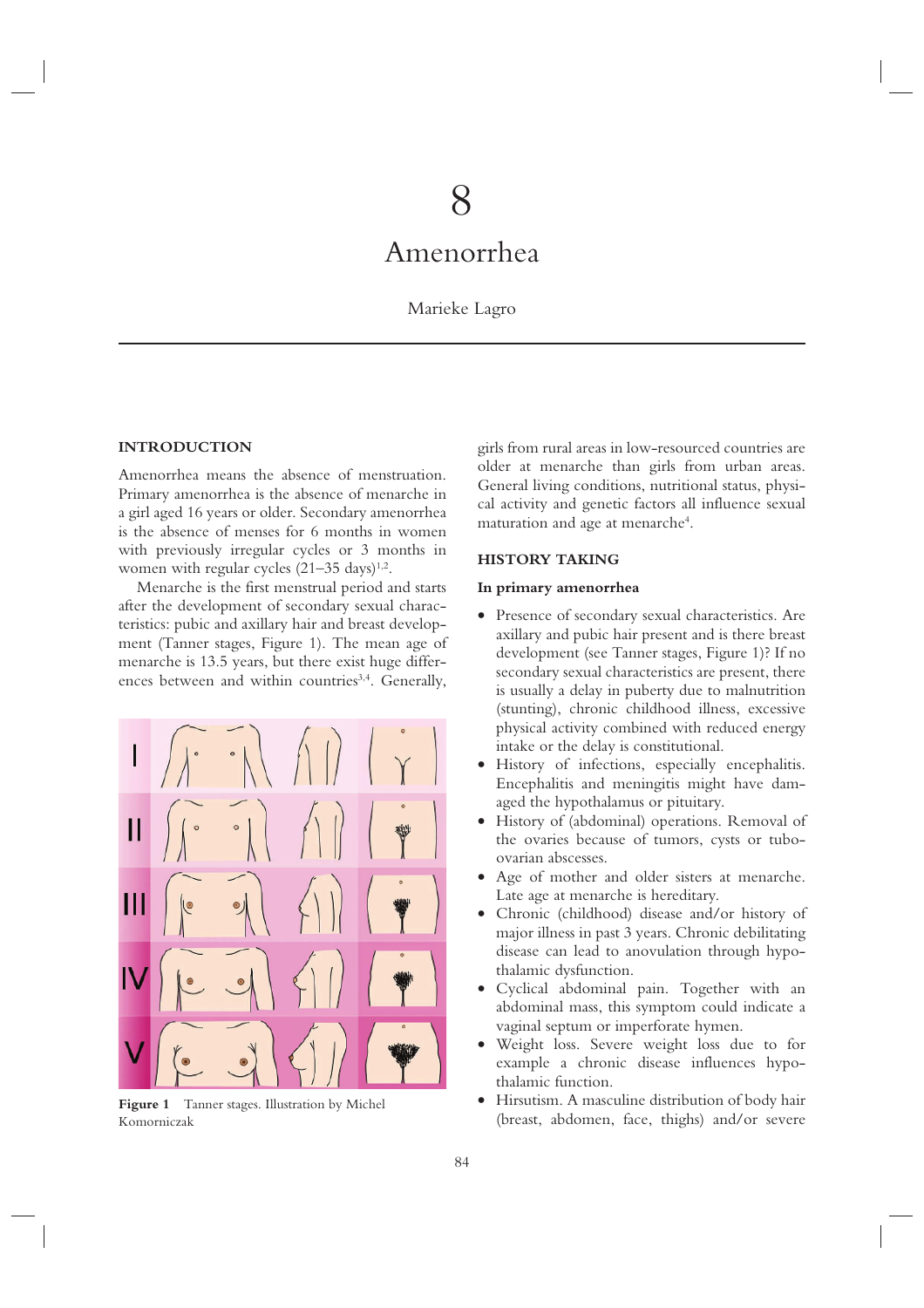acne indicate androgen excess and is a symptom of polycystic ovary syndrome.

• Sexual relations (pregnancy). Question the girl sensitively about sex: does she engage in consensual sexual intercourse or is she a victim of sexual violence? Sexually transmitted infections (STIs), including HIV and pregnancy should be excluded.

## **In secondary amenorrhea**

- Duration of amenorrhea and history of previous cycles. At what age did menarche start? Did the woman have a regular menstrual cycle (21–35 days) or was it irregular  $(\leq 21$  days or  $> 35$  days)? How long has she not menstruated?
- History of contraception. Has she used hormonal contraception? For how long? What type has she used? After stopping the combined oral contraceptive pill, a woman should regain her normal menstrual cycle. The use of long-acting depot medroxyprogesterone can delay the return to a normal cycle for up to 1 year.
- History of subfertility. Subfertility and amenorrhea are closely linked: around 20% of women with subfertility have amenorrhea. Women with subfertility are more likely to seek medical help (both in the formal and informal sector) and are prone to undergo curettage as 'treatment' which can damage the uterine cavity and lead to infection and adhesions (Asherman's syndrome). They are also more likely to have had more sexual partners and therefore are at risk for HIV infection which in turn can cause amenorrhea.
- History of pelvic inflammatory disease (PID) and STIs. Infection of the uterus can cause intrauterine adhesions and endometrial destruction.
- History of severe blood loss or shock after delivery. Pituitary necrosis due to severe postpartum hemorrhage (syndrome of Sheehan) causes lack of pituitary hormones like follicle-stimulating hormone (FSH), luteinizing hormone (LH) and prolactin. Failure to breastfeed is usually the first symptom followed by amenorrhea.
- Abdominal pain.
- Breastfeeding. (Exclusive) breastfeeding causes lactational amenorrhea by suppressing the production of LH and FSH by high levels of prolactin.
- Galactorrhea. In non-pregnant women leakage of milk from the breast can point to hyper-

prolactinemia causing amenorrhea. Galactorrhea combined with headache and/or visual disturbance may indicate a pituitary macroadenoma.

- Operations: dilation & curettage, abdominal operations including cesarean section. These operations can lead to intrauterine adhesions or cervical stenosis/adhesions.
- Fever after miscarriages, deliveries, cesarean section. Severe endo/myometritis or PID can destroy the endometrium, cause intrauterine or cervical adhesions.
- Chronic diseases, weight loss, night sweats, fever >1 month, diarrhea >1 month. HIV, tuberculosis, cancer, end-stage renal disease etc. cause a catabolic state with severe wastage. This influences hypothalamic function and causes amenorrhea.
- Hirsutism. A masculine distribution of body hair (breast, abdomen, face, thighs) and/or severe acne indicate androgen excess and is a symptom of polycystic ovary syndrome.
- Age of menopause in mother, older sisters. Age at menopause is usually hereditary.

# **INVESTIGATIONS**

# **Physical examination**

Always explain to the girl or woman what you are going to do and ask a girl if she wants someone she trusts present at the examination.

- Height and weight. Body mass index (BMI): weight (kg)/length  $\times$  length (m). BMI <18 is underweight and BMI >30 is obese.
- Signs of malnutrition, tuberculosis, HIV/AIDS, chronic disease.
- Increased hair growth on the face, pubic region, abdomen and/or thighs.
- Secondary sexual characteristics (breast development and pubic and axillary hair).
- Breasts: leaking of milk spontaneously or after careful expression (see how to do that in Chapter 1).
- Abdominal examination: pregnancy, tumors.
- External genitalia: clitoris, hymen, hair growth. In a girl with primary amenorrhea look for a bulging hymen which indicates imperforate hymen.
- Speculum and pelvic examination (see Chapter 1) (if a girl/woman is not a virgin): atrophy, discharge, cervical abnormalities, cervical excitation, uterine size, pelvic mass.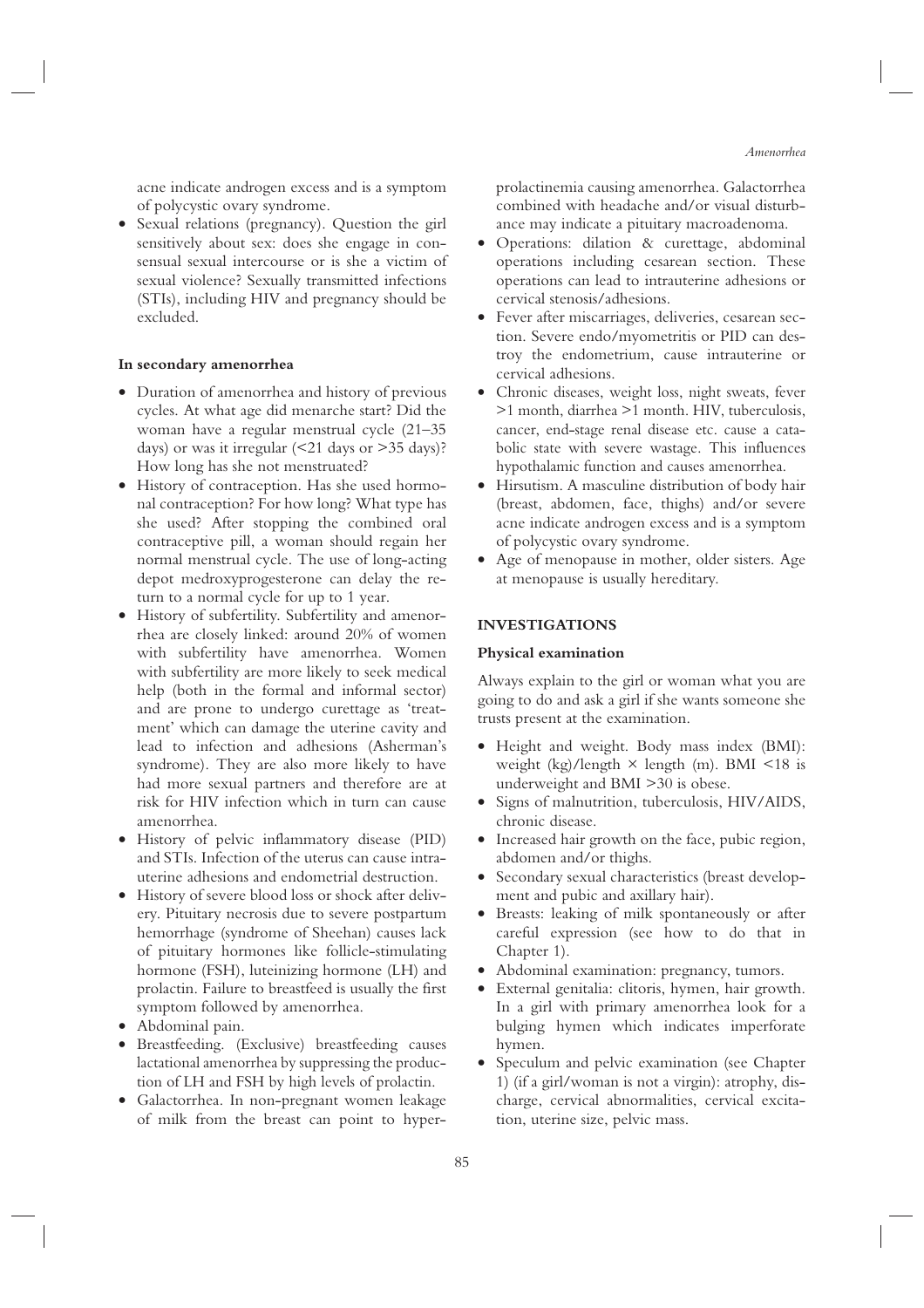#### GYNECOLOGY FOR LESS-RESOURCED LOCATIONS



**Figure 2** Diagnostic work-up of primary amenorrhea

• Ultrasound examination (see Chapter 1) (abdominal with full bladder or vaginal): uterus present, size of uterus, endometrium, ovarian size and presence of follicles, tubo-ovarian mass, cysts, free fluid? In a girl with primary amenorrhea specifically try to visualize the uterus as absence indicates a congenital defect or chromosomal disorder.

# **Additional investigations**

- Pregnancy test
- Erythrocyte sedimentation rate, full blood count
- Urine analysis
- HIV test.

# **DIAGNOSTIC WORK-UP**

Most laboratories in low-resource settings lack the facilities to measure FSH, estradiol, thyroidstimulating hormone (TSH) and prolactin. These hormonal essays are routinely used in the diagnosis of amenorrhea in high-resource clinical settings. Therefore, this chapter will follow a more practical

and pragmatic approach to diagnose the cause of amenorrhea (Figures 2 and 3).

In the presence of secondary sexual characteristics, the first step is to exclude pregnancy. Then follows a progestational challenge test with norethisterone 10 mg daily for 10 days. If the patient bleeds, the presence of a uterus with sufficiently prepared endometrium by estrogens and a competent outflow tract is confirmed. If the patient does not bleed, the next step is to give the combined oral contraceptive pill for one cycle which will cause a withdrawal bleeding when a uterus and a functional outflow tract are present. No withdrawal bleeding usually means there is a defect in the endometrium, uterus or outflow tract and further investigations should be directed towards assessing these.

# **CAUSES OF AMENORRHEA**

See Table 1.

# **Disorders of the ovary**

# *Gonadal dysgenesis*

Gonadal dysgenesis can occur with normal XX and XY karyotypes, but the best known condition is Turner syndrome (45,X), whereby oocyte loss is accelerated. A typical girl with Turner syndrome has short stature, webbed neck, shield chest, cubitus valgus and prepubertal external genitals. Because the ovaries contain no primordial follicles, she will not ovulate and menstruate and is infertile. She has primary amenorrhea. Ultrasound examination can be helpful to diagnose this condition, but is difficult. It might show a small uterus with no endometrial lining and small ovaries with no primordial follicles. The progestational challenge test will cause no withdrawal bleeding, but the oral contraceptive pill will. (For more detailed information see http://freebooks4doctors.com/fb/ENDOC.htm)

#### *Premature ovarian failure*

Premature ovarian failure means the loss of primordial follicles before age 40 years and the woman will enter menopause prematurely. Women can experience hot flushes, night sweats and a dry vagina due to epithelial atrophy. Premature ovarian failure is usually idiopathic, but can be caused by radio- and chemotherapy, oophoritis or autoimmune disease. Although the chance for pregnancy is low, it does occur and patients who do not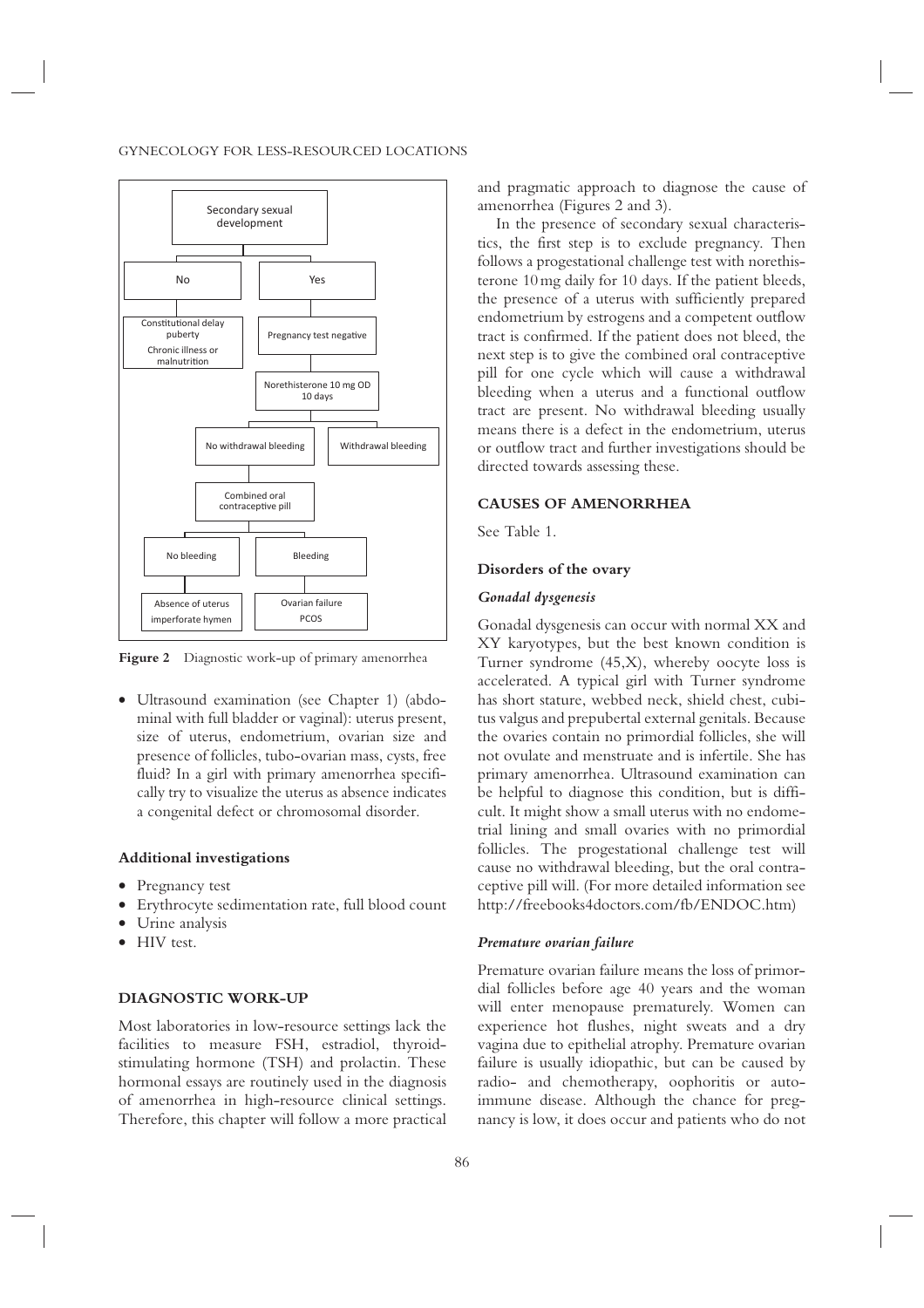*Amenorrhea*



**Figure 3** Diagnostic work-up of secondary amenorrhea

wish to become pregnant should be advised to use contraceptives, preferably the oral contraceptive pill to prevent osteoporosis. It is important to talk openly and repeatedly with the patient and if she allows, together with her partner, and counsel the couple on the low chances for pregnancy. These patients tend to visit a lot of different doctors and healers, and spend a lot of money on useless investigations and treatments, such as repeated curettage.

# **Disorders of uterus and outflow tract**

# *Imperforate hymen*

An imperforate hymen or vaginal septum is a rare cause of primary amenorrhea. Besides amenorrhea it presents with cyclical abdominal pain and an abdominal swelling sometimes in combination with acute urinary retention. The abdominal mass is the vagina or uterus filled with blood (hematocolpos, hematometra). Examination of the vulva usually reveals a blue imperforate hymen bulging from the vaginal introitus. Treatment is simple by making a cruciate, a circular or elliptical incision in the hymen and large amounts of chocolate-colored fluid will come out<sup>5</sup>. Prophylactic antibiotics should be given before surgery. After evacuation of blood, the edges of the hymen are excised to maintain an adequate opening<sup>5</sup>.

#### *Absence of uterus or endometrium*

In the Mayer–Rokitansky–Küster–Hauser syndrome there is no apparent vagina and the uterus is usually absent. Girls with this syndrome have normal growth and development and present with primary amenorrhea. The progestational challenge test and the combined oral contraceptive pill will cause no withdrawal bleeding. On examination of the vulva there is no vagina or a very shallow indentation. In most cases abdominal ultrasound will be able to establish the absence of a uterus. These girls will never be able to become pregnant. The patient herself can create a vagina by using vaginal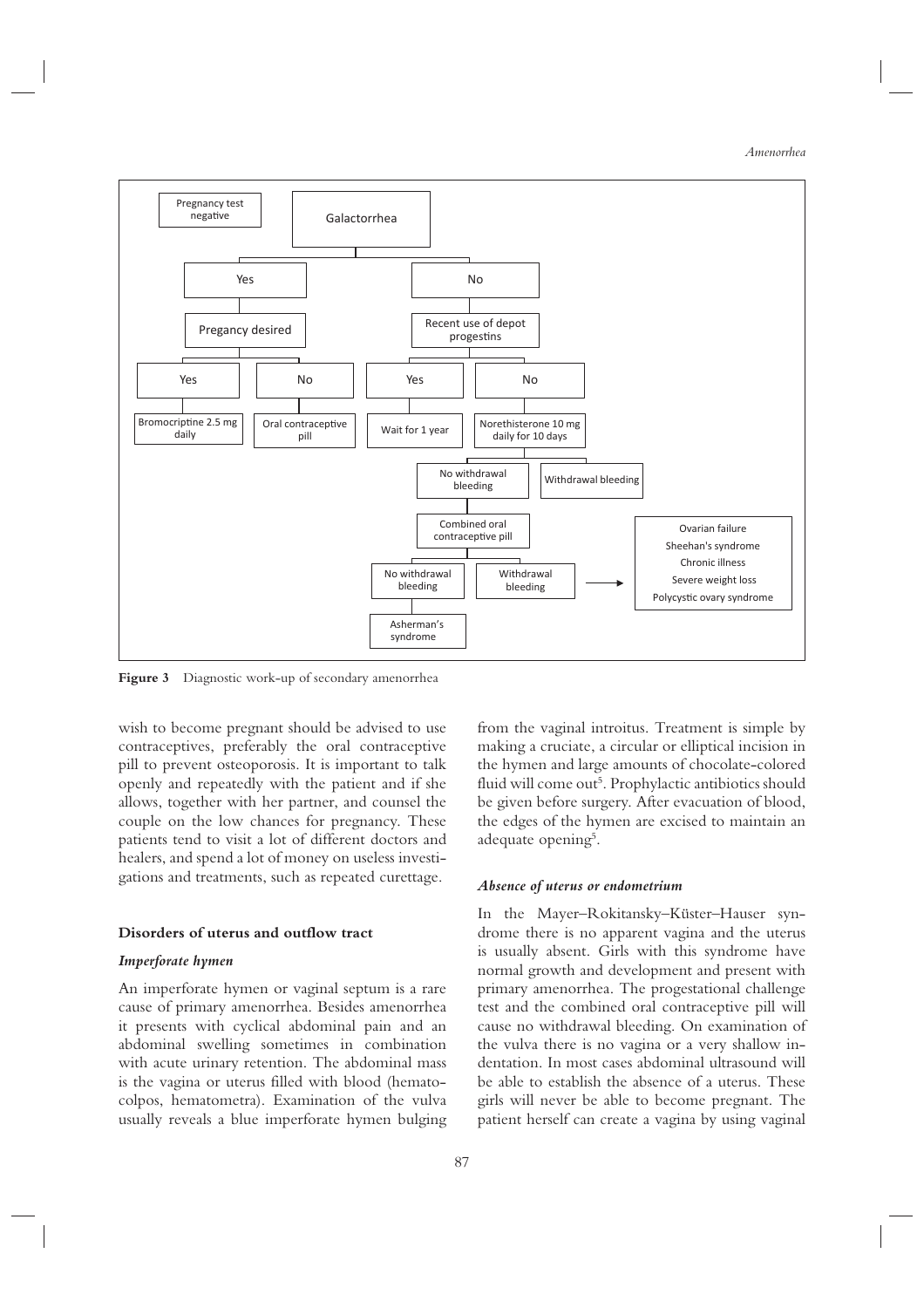#### GYNECOLOGY FOR LESS-RESOURCED LOCATIONS

| Table 1 | Etiology of amenorrhea |  |  |
|---------|------------------------|--|--|
|---------|------------------------|--|--|

| Disorders of uterus and vagina          |                                                                                                                                                                 |
|-----------------------------------------|-----------------------------------------------------------------------------------------------------------------------------------------------------------------|
| Congenital (Müllerian abnormalities)    | Imperforate hymen, transverse vaginal septum, vaginal agenesis/aplasia (Mayer-<br>Rokitansky-Küster-Hauser syndrome, androgen insensitivity syndrome), cervical |
|                                         | agenesis                                                                                                                                                        |
| Acquired                                | Asherman's syndrome, cervical stenosis                                                                                                                          |
| Disorders of ovary                      |                                                                                                                                                                 |
| Gonadal dysgenesis                      | Turner syndrome (45 X, mosaics), Swyer syndrome (46 XY), Perrault syndrome<br>(with neurosensory deafness)                                                      |
| Premature ovarian failure               | Idiopathic, injury (mumps, radiation, chemotherapy)                                                                                                             |
| Disorders of the pituitary              |                                                                                                                                                                 |
| Pituitary tumors                        | Prolactinomas, other hormone-secreting tumors                                                                                                                   |
| Hyperprolactinemia                      | Hypothyroidism, psychotropic drugs, breastfeeding                                                                                                               |
| Sheehan's syndrome                      |                                                                                                                                                                 |
| Disorders of the central nervous system |                                                                                                                                                                 |
| Kallmann's syndrome                     | Isolated gonadotropin deficiency (not able to smell, renal agenesis, neurological<br>symptoms)                                                                  |
| Dysfunctional                           | Nutrition-related (malnutrition, severe weight loss, eating disorder), exercise, stress                                                                         |
| Use of medication                       | Anti-epileptics, hormonal contraception, antipsychotic drugs                                                                                                    |
| Chronic diseases                        | HIV/AIDS, tuberculosis, malnutrition, sickle cell disease, liver cirrhosis, chronic<br>kidney disease, cancer, major psychiatric disorders                      |
| Tumors                                  | Craniopharyngioma                                                                                                                                               |
| Infections                              | Tuberculosis, syphilis, encephalitis/meningitis, sarcoidosis                                                                                                    |
| Other                                   |                                                                                                                                                                 |
| Polycystic ovary syndrome               |                                                                                                                                                                 |
| Other endocrine gland disorders         | Hypo- and hyperthyroidism, ovarian tumors, adrenal hyperplasia, Cushing<br>syndrome                                                                             |

dilators with increasing diameters. These should be applied with pressure to the vaginal orifice daily for 20 min.

#### *Androgen insensitivity*

Androgen insensitivity is the third most common cause of primary amenorrhea. The patient is a male pseudohermaphrodite: she has testes and a XY karyotype, but is phenotypically female. She has normal growth and development, although the breasts are abnormal (small nipples, less glandular tissue), underdeveloped labia minora, less deep vagina and no uterus. Body hair, axillary and pubic hair are absent or sparse. More than half of these women have inguinal hernias which contain the testes. Testes should be removed around age 16–18 years because cancer might develop. There is no withdrawal bleeding after the progestational challenge test or the combined oral contraceptive pill. An ultrasound should be able to establish the absence of a uterus.

# *Ashherman's syndrome*

Asherman's syndrome describes the destruction of the endometrium usually caused by forced or repeated curettage of the uterus in incomplete miscarriage or incomplete removal of the placenta after delivery. It can also occur after cesarean section, severe PID, infected abortion, severe endomyometritis or after severe obstructed labor with development of a vesico-vaginal fistula. Adhesions develop in the uterine cavity, the internal os and/or cervical canal. There is no withdrawal bleeding after the progestational challenge test and very minimal or no bleeding after the combined oral contraceptive pill. Hysterosalpingography (see Chapter 16 on subfertility) might help in the diagnosis, but hysteroscopy (see Chapter 1 on basic gynecological examinations) is the gold standard. If there is only stenosis or obliteration of the cervical canal, a cervical dilation might solve the problem. However, curettage as treatment of cavitary adhesions should not be attempted because it can make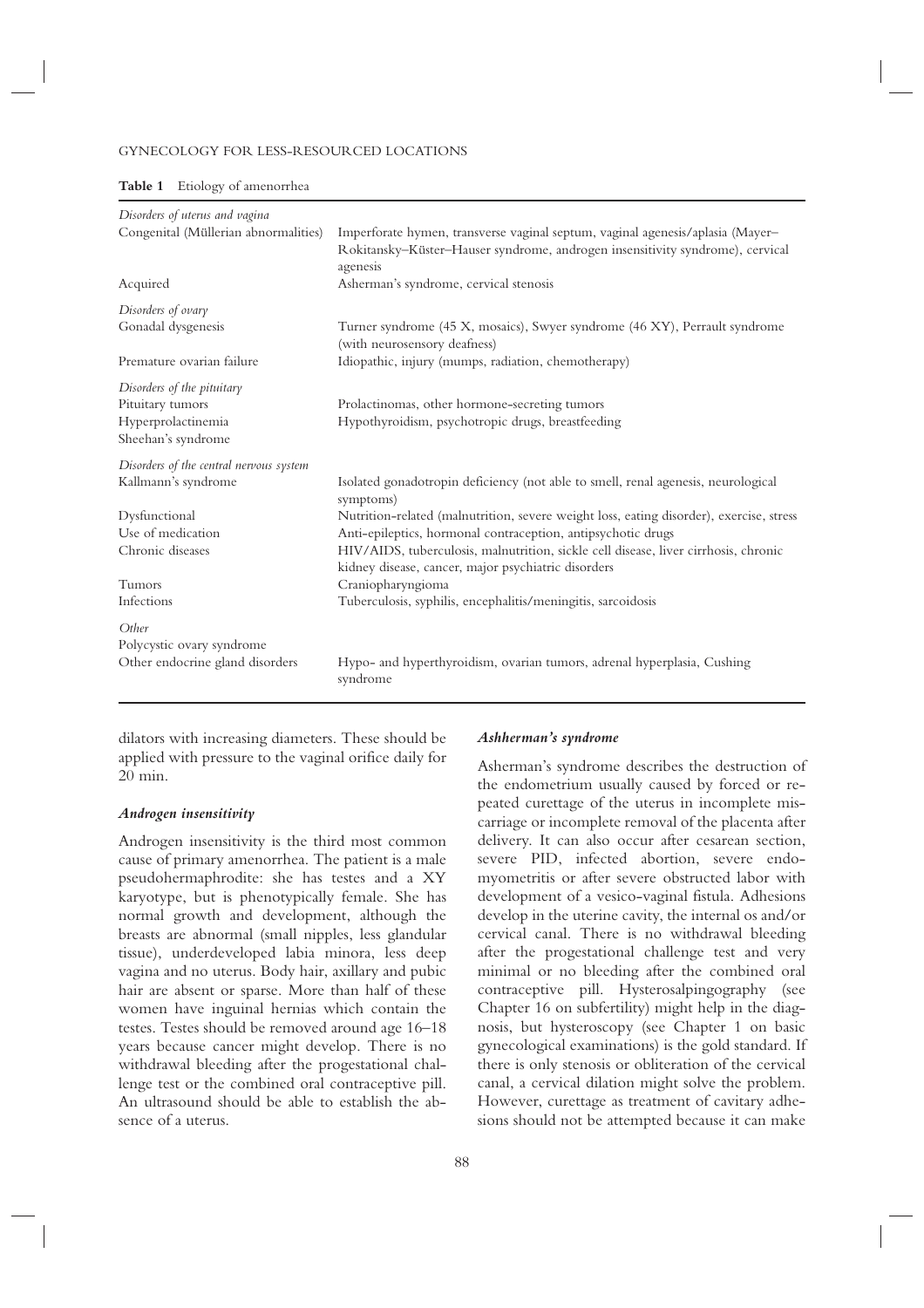the situation worse. Hysteroscopy with adhesiolysis is the preferred treatment. In most studies an intrauterine device (copper IUD) or Foley catheter together with estrogen therapy is used to prevent recurrence of intrauterine adhesions, but no randomized controlled trials have been conducted to provide evidence for this management<sup>6</sup>.

# *Other causes*

In areas where tuberculosis is endemic, genital tuberculosis can be the cause of amenorrhea and infertility. Diagnosis is made by culture of menstrual blood or endometrial biopsy. The physician should look for other signs and symptoms of tuberculosis. Treatment is with antitubercular therapy according to World Health Organization (WHO) guidelines7 . Patients with genital tuberculosis have a poor prognosis regarding restoration of menstrual function and fertility, because of complete destruction of the endometrium<sup>8</sup>.

Schistosomiasis has also been described as a cause of Asherman's syndrome and the parasite can be found in urine, feces, menstrual blood or endometrium<sup>9</sup>. Treatment is with praziquantel.

# **Disorders of the pituitary**

#### *Hyperprolactinemia*

Hyperprolactinemia<sup>10</sup> is the cause of 1% and 15% of cases in primary and secondary amenorrhea, respectively. Breastfeeding, pituitary adenomas, primary hypothyroidism and psychotropic medication give rise to hyperprolactinemia. Amenorrhea develops because prolactin inhibits the pulsatile secretion of gonadotropin-releasing hormone (GnRH). Only one-third of women with elevated levels of prolactin have galactorrhea<sup>10</sup>. A progestational challenge test will be negative if estrogen levels are low, but the combined oral contraceptive pill will usually cause a withdrawal bleeding.

Adenomas of the pituitary gland are quite common: prolactinomas account for 50% of adenomas found at autopsies. Adenomas will only cause symptoms when they produce hormones [adrenocorticotropic hormone (ACTH), growth hormone, prolactin] or are >1 cm in diameter (headache and visual disturbances). Hyperprolactinemia caused by a prolactinoma needs treatment if a woman wants to conceive. Bromocriptine, a dopamine agonist, 2.5 mg once daily for several months will usually *Amenorrhea*

restore ovulation and menstrual function (see Chapter 16).

#### *Sheehan's syndrome*

Sheehan's syndrome is caused by infarction and necrosis of the anterior pituitary gland after severe postpartum hemorrhage and shock. Panhypopituitarism is the most severe form of Sheehan's syndrome. The most frequent symptoms are failure to lactate and amenorrhea $11,12$ , but symptoms like chronic tiredness and lethargy can arise years later<sup>12</sup>. Secondary adrenal insufficiency can lead to lifethreatening conditions. The prevalence of Sheehan's syndrome might be higher in lowresource countries where access to and quality of obstetric care is poor and women with severe postpartum hemorrhage are treated late (of course, the prevalence might also be low, because women die of postpartum hemorrhage)<sup>13</sup>.

#### **Disorders of the central nervous system**

Specific hypothalamic disorders are extremely rare causes of amenorrhea. However, there exist more common conditions which influence GnRH pulsatility and cause hypogonadotropic amenorrhea. Psychological stress, severe weight loss, chronic illness, acute severe illness and strenuous exercise suppress GnRH. Women suffering from advanced HIV disease often present with amenorrhea. It is important to think of this cause of amenorrhea and counsel patients for HIV testing. Regular menstrual cycles will be restored with weight gain under highly active antiretroviral therapy (HAART) and a woman on HAART should be counseled about contraception.

# **Delayed puberty**

The diagnosis of physiological delayed puberty can only be made when other causes of amenorrhea are excluded. Malnutrition and chronic illness cause delayed puberty and girls with these conditions are growth stunted and show no signs of secondary sexual characteristics<sup>14,15</sup>.

# **Polycystic ovary syndrome**

Polycystic ovary syndrome (PCOS) is present when two out of three criteria are present: oligoamenorrhea, signs of hyperandrogenism (hirsutism, acne) and/or polycystic ovaries on ultrasound (12